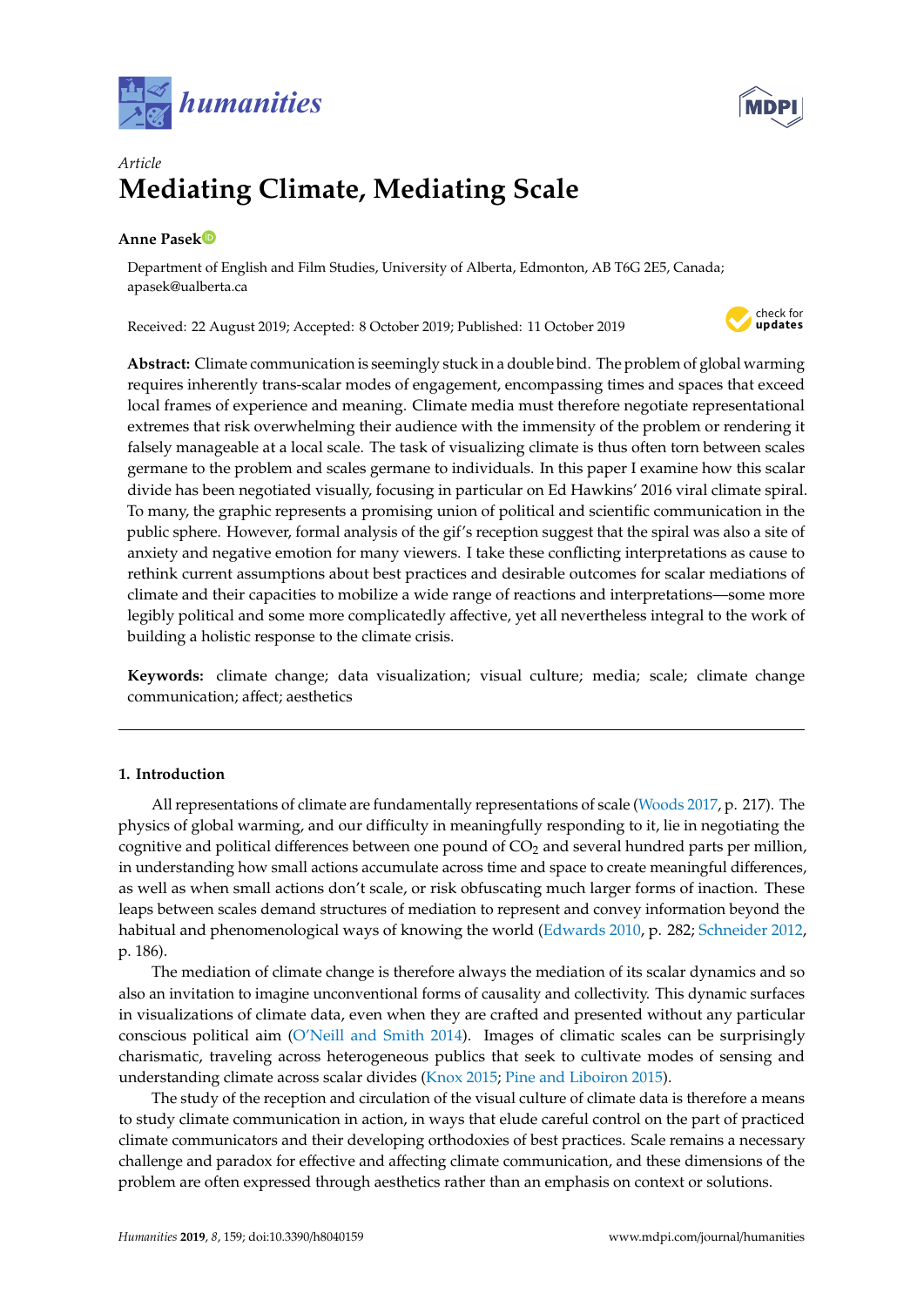In this paper I provide a brief overview of the role of scale and data visualization in climate change communications, as well as evolving norms and contradictions that have emerged therein. I do so the charismatic climate data graphics, and the charismatic climate data graphics, and the charismatic climate selected in case through a brief history of charismatic climate data graphics, anchored in case studies selected for their<br>intervals of the early movement of global climate of global climate of global climate of global climate of glo significant and unanticipated public reach. I begin with the early movement of global climate data into and the multiple uses of Michael Mann et al. 's hockey stickey stickey stickey stickey stickey stickey stickey stickey popular media, narrated through the multiple uses of Michael Mann et al.'s hockey stick graph during<br>the 1990s and 2000s. I then to consider has been contented to content the scale has been contented to be exper the 1990s and 2000s. I then turn to consider how this model of scale has been contested and supplanted<br>. by more localized and often affectively-curtailed approaches to climate communication and action in  $\zeta$ recent years, with both positive and negative affordances. I conclude with a detailed formal analysis of Ed Hawkins' widely circulated 2016 climate spiral visualization, widely circulated 2016 climate spiral visualization, of Ed Hawkins' widely circulated 2016 climate spiral visualization, which represents a turn back to planetary scale responses and a wide range of a wide response of a wide range of a wide range of a wide range of a wide ra planetary scaled data and a wider range of affective responses and networked structures of feeling.<br>I argue that this example is cause to rethink current assumptions as unique to rethink current assumptions of I argue that this example is cause to rethink current assumptions about best practices and desirable outcomes for scalar mediations of climate and their capacities to come to come to come their capacities to come their cap outcomes for scalar mediations of climate and their capacities to mobilize a wide range of reactions and interpretations. interpretations—some more legibly political and some more complicatedly introspective and affective, yet all nevertheless integral to the work of mustering a holistic response to the climate crisis. holistic response to the climate crisis. In this paper I provide a brief overview of the role of scale and data visualization in climate munis paper i provide a brief overview of the role of seale and data visualization in emiliate enarge

# **2. Charismatic Data 2. Charismatic Data**

Scientific graphs of global temperatures or atmospheric  $CO<sub>2</sub>$  have over the past few decades become increasingly charismatic and mediated through diverse platforms and formal strategies. More and more, climate data visualizations are called upon not just to condense datasets and coordinate the Interpretation of scientific readers, but to move outside of scientific circles, to stand in for community interpretation of scientific readers, but to move outside of scientific circles, to stand in for community consensus, and to index the cumulative output of not just laboratory findings, but the physical outcome of entire historical periods at planetary scales. Such images have considerable impact, both in physical outcome of entire entire historical periods of planetary scales. Such images have constructing in plan<br>coordinating social and political action, and in constructing new global imaginaries.

Take, for example, Michael Mann, Raymond S. Bradley, and Malcolm K. Hughes' "Hockey Stick" graph (Figure [1\)](#page-1-0)—one of the most storied cases of climate visualization [\(Mann et al.](#page-11-3) [1999\)](#page-11-3). It takes its graph (Figure 1)—one of the most storied cases of channel Figure 1) and the most start of the most start of the<br>name from a simple, linear representation of scalar contrast: Like a hockey stick lying prone, its line the contrast for the graph's representation of time, until a sharp and sudden curve at its end. It has runs flat for most of the graph's representation of time, until a sharp and sudden curve at its end. It has it is line runs flat flat for most of the graphic representation of the graphy manufacturing the late 1990s and 2000s. It visually signified an abrupt and sudden change in climatic norms, framing the problem of climate.<br>It visually signified an abrupt and sudden change in climatic norms, framing the problem of climate change as a pronounced difference in degree, but also, more qualitatively, of kind. It communicates a scalar shift. problem of climate as a problem of climate change as a problem of climate change of climate in demonstratively.<br>Problem objet

<span id="page-1-0"></span>

**Figure 1.** The 'hockey stick graph': a millennial reconstruction of average temperatures in the northern **Figure 1.** The 'hockey stick graph': a millennial reconstruction of average temperatures in the northern hemisphere from Mann et al. (1999). hemisphere from [Mann et al.](#page-11-3) [\(1999\)](#page-11-3).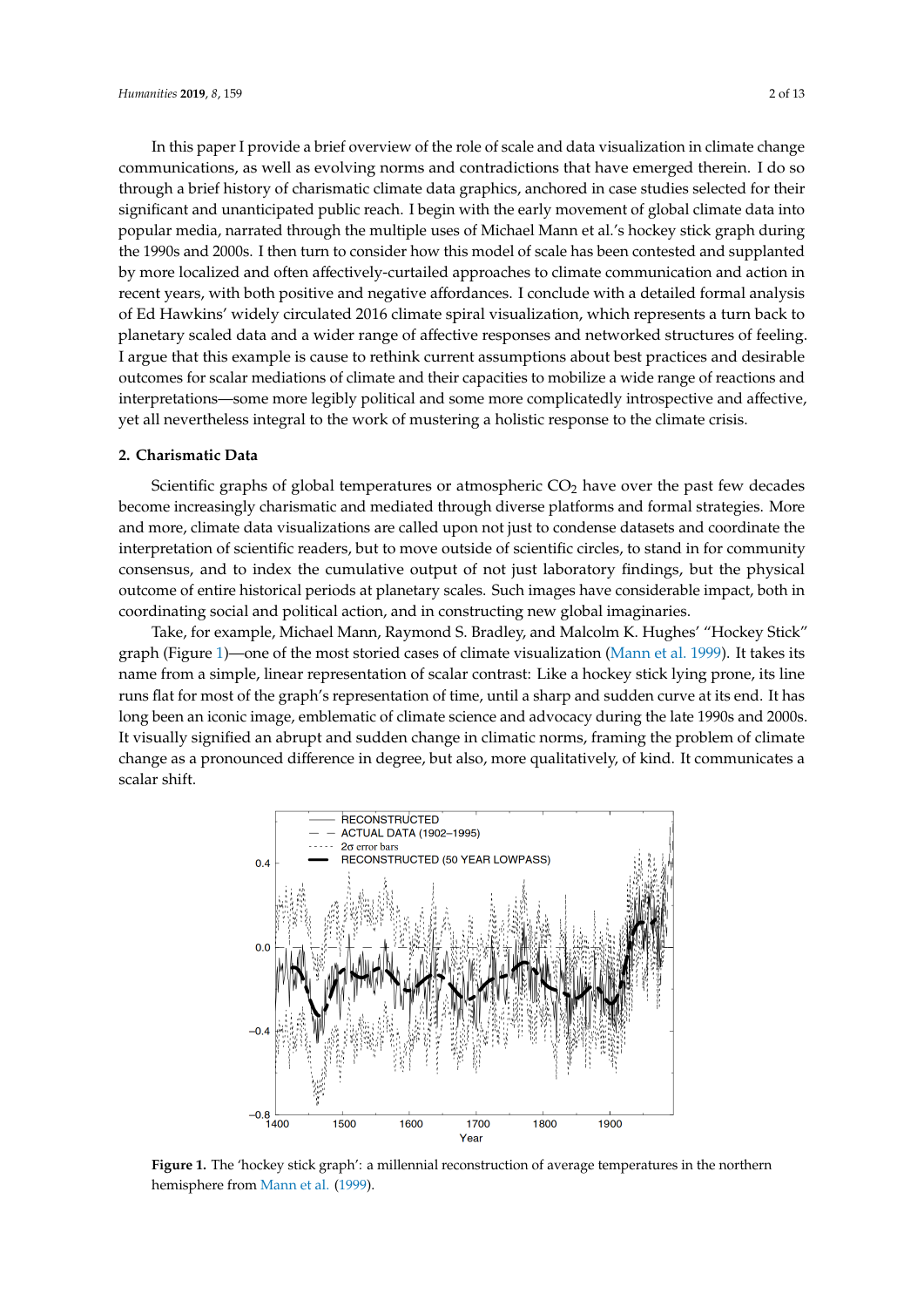In the context of a scientific paper, the image succeeds in communicating a complicated statistical analysis of temperature proxies, averages, and degrees of uncertainty that are the central finding of the study. However, as an image in wider circulation, mediated and remediated, it reached new audiences and was used to enact new strategies of emphasis. It attracted a great deal of press when it was first published in *Nature* in 1998 (serendipitously for newsmakers, arriving both during an unusually warm year and on Earth Day), providing a condensed visual that could effectively communicate the scale and speed of climate change to non-scientific audiences. It went on to become a key visual in the Intergovernmental Panel on Climate Change's Third Assessment Report, as well as in the summary of this report for policy makers [\(Watson et al.](#page-11-4) [2001\)](#page-11-4). The image was further displayed prominently behind speakers during the press conference organized by the IPCC at its release, providing a conceptual and literal backdrop against which messages of certainty and urgency were framed [\(BBC News](#page-9-0) [2001\)](#page-9-0).

The dramatic turn of the hockey stick and its affective message of scalar shifts have been further mediated by a range of contemplative techniques. Most spectacularly, a similar chart was recreated during a key moment in Al Gore's film *An Inconvenient Truth* [\(Guggenheim](#page-10-2) [2006\)](#page-10-2), this time visualizing millennial spikes in  $CO<sub>2</sub>$  concentrations. Rather than statically presented for inspection like other figures in the film's lecture, the graph was dramatized by Gore physically scaling the blade of the hockey stick in a mechanical lift, theatrically emphasizing the irregularity of the spike and its departure from shared norms and conventions—in this case metaphorically writ as the floor on which a sober speaker might stand. More privately, the scientist and environmentalist James Lovelock reportedly keeps a copy of this graph pinned to his wall as a kind of icon of secular concern. Keeping it in the view of his desk at all times apparently serves him as a constant reminder of the stakes and speeds of climate action [\(Lovelock](#page-10-3) [2007,](#page-10-3) p. 52).

Because of its prominence, the hockey stick's scalar message also became a lightning rod for political disputes, including those levied in good faith and those with a more partisan or ideological motive. Proving or disproving the hockey stick was and, in some very stubborn circles, still continues to be a chief arena in which climate change skeptics and deniers go to war. It took an outsized role in several congressional hearings convened by climate denialist politicians, para-scientific reports issued by fossil fuel and libertarian think tanks, and the skeptic blogosphere and publishing circuits.<sup>1</sup> Like Lovelock and Gore, denialists have singled out the hockey stick as more than just a scientific summary, but a message about the character of climate change, posed with considerable urgency. These meditations, mediations, and contestations of the image compose a range of interpretive strategies for negotiating scale's affective demands: a shift in norms that demands, but does not clarify, defensive reaction.

In Mann's own account, the graph—not his data, but his data visualization—attracted so much attention, positive and negative, because as an image it is both visually engaging and psychologically alarming [\(Mann](#page-11-5) [2012,](#page-11-5) pp. xiii–xvi). Its public relevance outpaced its useful but by no means pivotal contribution to the scientific consensus around global warming that solidified in the late 1990s [\(Mann](#page-11-5) [2012,](#page-11-5) p. 127). Its legacy is and remains one of scalar pedagogy and affect.

A key reason why Mann et al.'s graph circulated so heavily was that it could effectively communicate the abstraction of "the climate" as a new category of planetary knowledge distinct from that of regional weather patterns, no matter how historicized. Scale, in other words, is definitional to the concept of climate that was framed and argued through the mediated history of the hockey stick. Its millennial-long temporal reach, and sharp vector of discontinuity in recent decades, express climate as a phenomenon analytically and perceptually dissimilar from scales germane to human experience. It hails viewers to contemplate time and phenomena beyond their reach. It requires forms of scalar thinking and action that weigh quantitative and qualitative differences carefully.

<sup>1</sup> For a summary of these efforts and an excellent primary source that speaks to the worldview of climate denialism, see [\(McIntyre](#page-11-6) [2010\)](#page-11-6).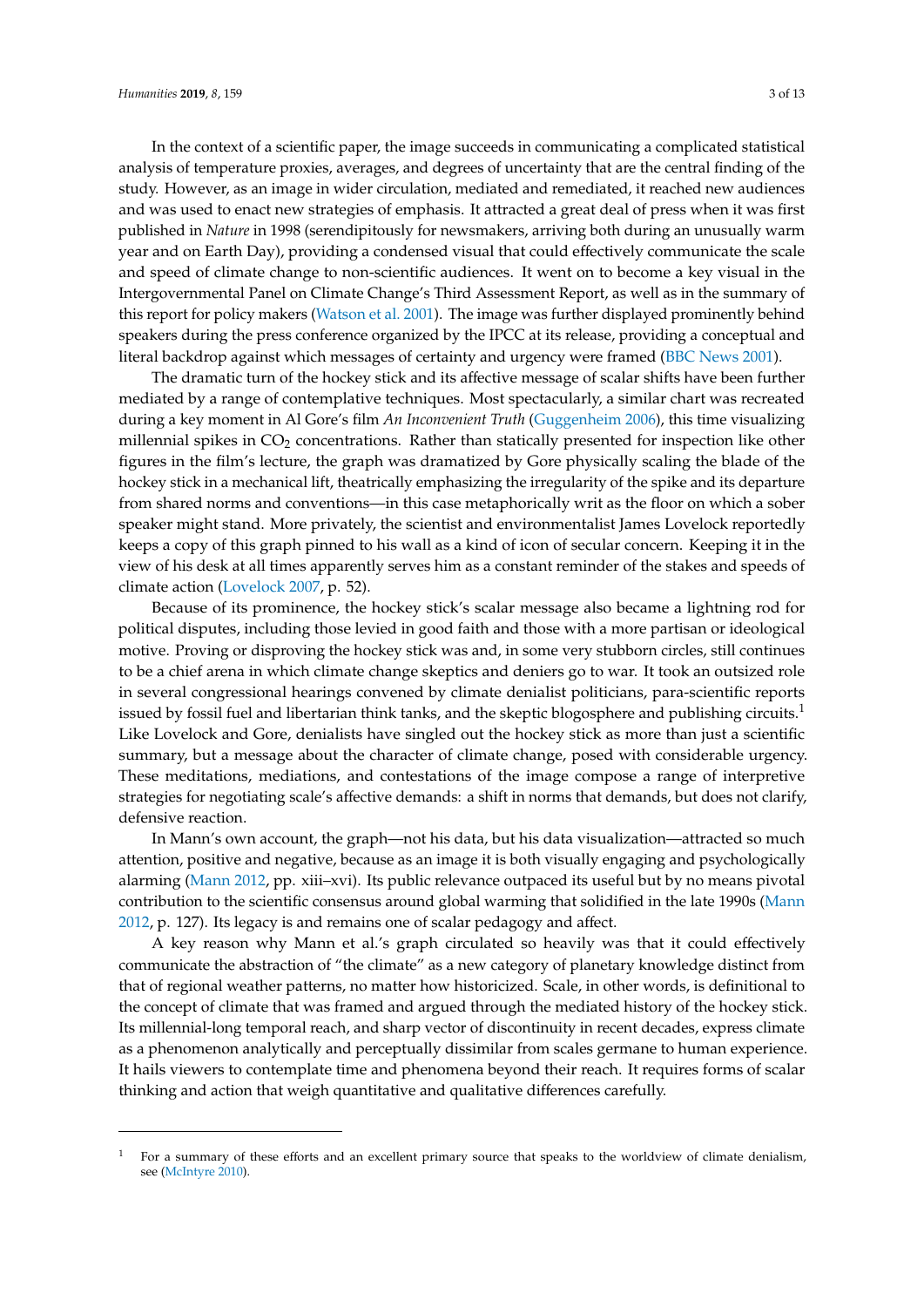Transcalar engagements are hard to think and enact and the graph itself is silent on this subject. Indeed, one of the reasons why Mann et al.'s graph is so alarming and enduringly unimpeachable is that it is a decidedly global abstraction. It records average temperatures across nearly planetary scales, $<sup>2</sup>$  which is a convenient optic and a good short hand for the performance of geophysics, but in</sup> doing so it constructs a temperature that is never actually experienced—a massively aggregate signal that must be meticulously produced and imagined through the medium of the cartesian grid and the techniques of statistical analysis. It mediates scale; it does not index it.

This framing of climate is, of course, not without ongoing social complications. The scalar leaps implied by framing climate above and beyond human experience place the role and responsibilities of political units of analysis under perceptual strain. This contributes to a framework in which climate is understood as both the provenance of anthropogenic action, yet not scalarly continuous with the corporeal or agential capacities of individuals or publics. This suggests, as the following section argues, that there are emergent models of power implied by all representations of scale and their configuration of more than human forces and different models of human collectivity. There are a range of contradictory ways to address this problem and no clear, universal strategy to overcome it.

#### **3. Scale's Double Bind**

In the 1990s and early 2000s, during which the hockey stick graph was elevated and contested, there was also a shared assumption—and an understandable one at the time—in both environmentalist and scientific circles that the problem of climate inaction was fundamentally a matter of a public knowledge deficit. The way to motivate change, broadly conceived, was thus to simply communicate the science more—to educate, to provide knowledge, in easily understandable terms like iconic data visualizations, that could recruit the public into the scientific consensus. $3$  An informed public, it was further hoped, would be automatically or at least more easily mobilized to elect and pressure political representatives that would then take the necessary national and international actions to avoid catastrophic global warming. There was, in short, a model of power implied by this kind of science communication: correct errors in judgement at the base so that power can be more effectively mustered at the top. This was the foundational assumption of *An Inconvenient Truth* and much of the media coverage about the hockey stick's proof, demands, and possible illegitimacy.

This presumption has largely failed in practice, at least in the American context. Despite continued efforts to disseminate and communicate scientific findings, the number of Americans who believe in climate change today is not dramatically different from the numbers in 2001 [\(Brenan and Saad](#page-10-4) [2018\)](#page-10-4). Currently only 3% of Americans rate environmental issues among the essential concerns facing the country [\(Gallup Inc.](#page-10-5) [2019\)](#page-10-5). More broadly, international political elites and elected governments have almost universally failed to uphold the treaty obligations and emissions targets that have emerged from the decadal march of international climate diplomacy. Energy demand and carbon emissions continue to rise.

In response to this failure of the deficit model of communication, and in response to a range of culturally and class-specific efforts to articulate climate impacts and concerns, barriers to effectively raising public belief and understanding about climate change are now widely understood to be more than informational. As scholars of science communication stress, these figures represent less an absence of information than a lack of context and social infrastructure through which the data of climate change can be made meaningful—not merely received and deposited by route [\(Callison](#page-10-6) [2014;](#page-10-6) [Doyle](#page-10-7) [2011a\)](#page-10-7). Structural and gendered commitments to the fossil economy further complicate the reception

<sup>2</sup> Although the graph has been used as shorthand for global warming, the dataset is specific to the Northern Hemisphere because of the disparity in datapoints available between the North and South. Its findings hold true of the South, but this dynamic is surely an interesting topic for further study.

<sup>&</sup>lt;sup>3</sup> For a useful survey and formative critique of the knowledge deficit model in science communication, see, respectfully, [\(Moser and Dilling](#page-11-7) [2011\)](#page-11-7), [\(Nisbet and Scheufele](#page-11-8) [2009\)](#page-11-8).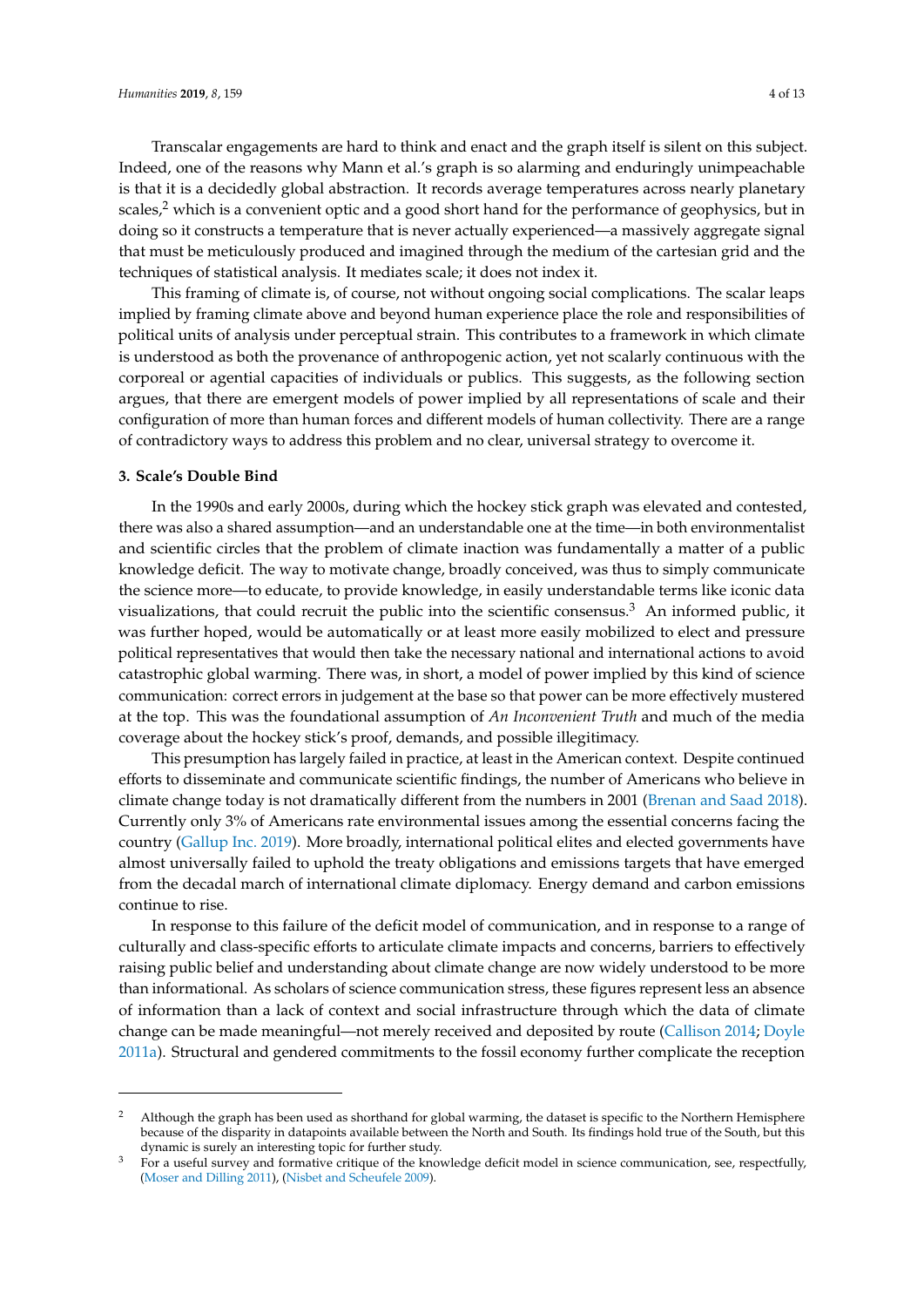of scientific information and contribute to the polarization of climate science and policy approaches in subcultures and in government [\(Dunlap et al.](#page-10-8) [2016;](#page-10-8) [Daggett](#page-10-9) [2018\)](#page-10-9). As this research emphasizes, the crisis of climate inaction was and is less about uncertainty than about power and social conflict.

Yet scale and its aesthetics tacitly coinhabit questions of identity and political economy. This is because climate communication remains in something of a double bind: Global warming requires inherently trans-scalar modes of engagement, encompassing spatial breadths and time frames that are not easily accommodated in familiar forms of social life. Climate change media must negotiate representational extremes that risk either overwhelming their audience with the immensity of the problem or stripping data of ontological weight and local meaning. As feminist and anticolonial scholars remind, aesthetic and receptive strategies that linger in these scalar disconnections—the sublime, the hyperobject, romanticism, or horror—commonly fail to cultivate a sense of responsibility or engaged, collectivist strategies to "stay with the trouble" of climate [\(Haraway](#page-10-10) [2016;](#page-10-10) [Heise](#page-10-11) [2014;](#page-10-11) [Shotwell](#page-11-9) [2016\)](#page-11-9).

The task of visualizing climate is thus seemingly torn between scales germane to the problem and scales more appropriate to mobilizing political action. Communicating vast geophysical time and trends—and making them meaningful within the space of daily life—remains an ongoing challenge, especially when local experiences of climate depart from the narrative of global warming or when living fully with the knowledge of climate change proves politically and psychologically trying [\(Norgaard](#page-11-10) [2011\)](#page-11-10). It may be hard to reconcile local experiences of weather with the severity of the hockey stick graph, no matter how sincerely one might believe that they represent an accurate account of a scalar thing or a concept called climate. One's answer would likely differ if considering this question in the Arctic or the Maldives Islands, but this would be no less local a response to this image.

Today, an emphatically global, data-centered view of climate change is increasingly being abandoned within work coming out of and drawing from the sociological study of climate politics and knowledge production. A wave of science and technology studies scholars have called these visualizations to task for the many ways in which abstract, planetary data risks producing an apolitical flattening of global responsibility, overwhelming and rendering powerless its viewers, or otherwise ignoring the many different ways in which climate change comes to matter culturally. Notably, there is a recurring call to attend to the emplacement of climate change within socially-valued local geographies that are uniquely threatened but could also uniquely motivate local actions which might, in aggregate, scale up to the level of the climate [\(Jasano](#page-10-12)ff [2010;](#page-10-12) [Callison](#page-10-6) [2014;](#page-10-6) [Doyle](#page-10-7) [2011a\)](#page-10-7). For these critics and experts, best practices in climate communication do not consist of the intensified education of a generic public with more and seemingly neutral global scientific data, but the recognition and elevation of situated publics that negotiate warming through place-based calls to action.

Science communication as a field of study and practice within STEM, both in response and in parallel, has begun to make an allied departure from the information deficit model. Recent studies on the psychology of climate change suggest that quickly pivoting from a focus on global-level crises to a focus on individual-level solutions is key to conveying the problem of climate change and getting it to stick [\(Wolf and Moser](#page-11-11) [2011\)](#page-11-11). In order to push past psychological defenses and to convince the unmotivated, science communication experts argue that effective communication must reject gloomy projections for the future and contain positive accounts of individual agency within its narrative [\(Shome](#page-11-12) [and Marx](#page-11-12) [2009;](#page-11-12) [Mooney et al.](#page-11-13) [2015;](#page-11-13) [Van der Linden et al.](#page-11-14) [2015\)](#page-11-14). In practice, this can be condensed to a formula: "persuasive communications = shared values  $+$  a problem or opportunity  $+$  a solution or call to action" [\(Banse](#page-9-1) [2013,](#page-9-1) p. 6). Threats, in other words, must be consistently matched with locally actionable solutions. Regardless of where the conversation about climate begins or develops, it should be narrowed at the end to match the scale and concerns of one's audience.

This local turn in the debate around best practices in climate communication forwards, tacitly and overtly, contrasting models of power through a downshifting in scale. Strong, positive examples of this strategy have emerged in recent social movement mobilizations and community self-defense strategies such as The People's Climate March and the #NoDAPL resistance at Standing Rock. Mobilizing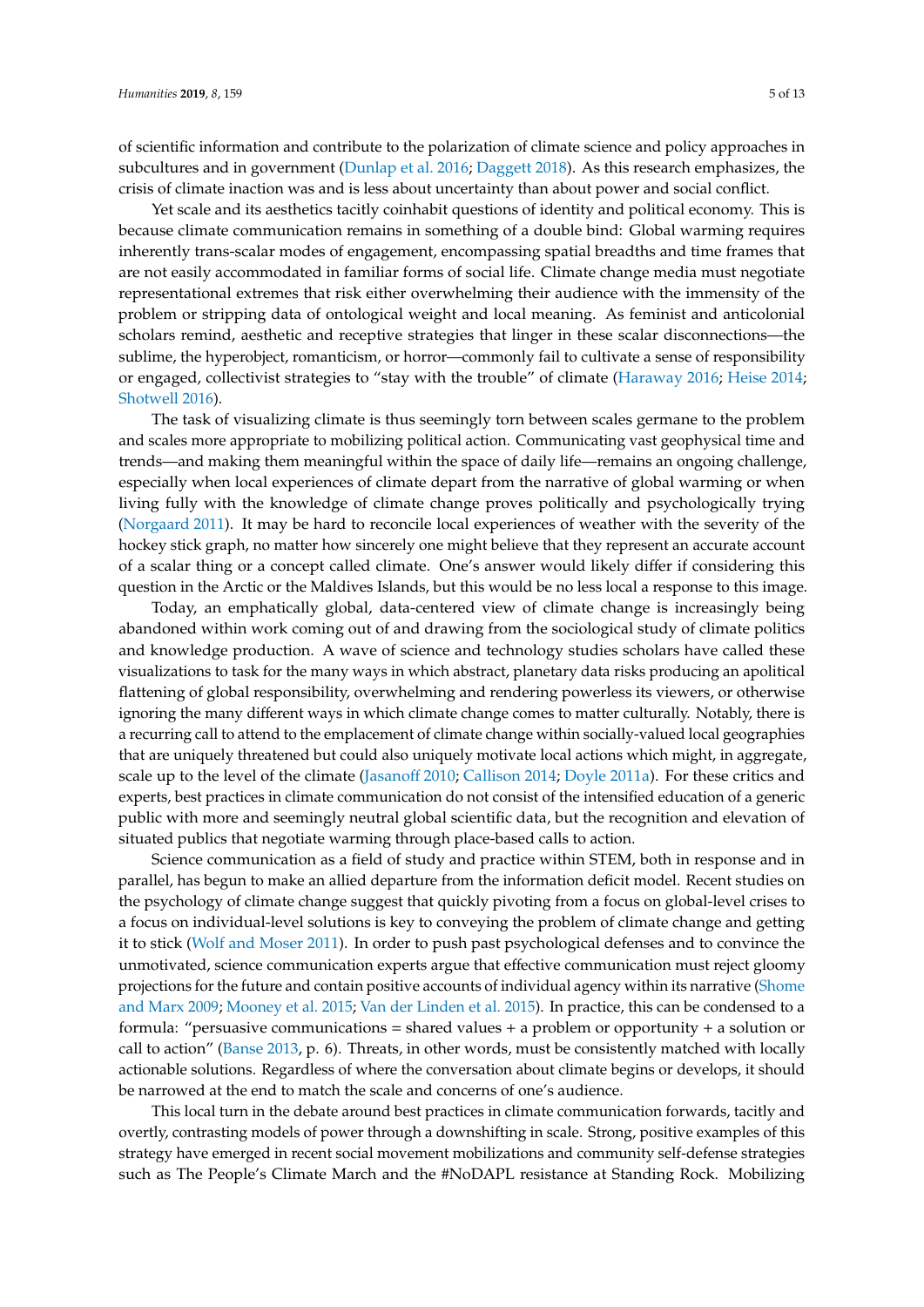coalitionally towards wider climate action, framed through locally determined, intersectional demands, has proven to be a successful strategy in cultivating both new kinds of media attention and grassroots political power [\(Young](#page-12-1) [2015;](#page-12-1) [Cohen](#page-10-13) [2016;](#page-10-13) [Estes](#page-10-14) [2019\)](#page-10-14). The emergence of these movements further reflects the fact that climate change is now no longer effectively framed as an anticipated threat but can better be understood as a series of disruptions that are currently and differently experienced by frontline communities. Accompanying these protest camps, mass mobilizations, and media campaigns are also turns to reopen questions about definition of the good life, both in terms of individuals and as supported within larger societal structures.

However, these calls to act locally on climate are not always collective in nature. At its worst, and perhaps more frequently, the rejection of the global and a stubborn emphasis on solutions can take the form of sustainability talk run amok, overly emphasizing individual agency and market-palatable but globally insignificant or unaccountable forms of performative action [\(Alaimo](#page-9-2) [2012,](#page-9-2) p. 559; [Steinberg](#page-11-15) [2010;](#page-11-15) [Lovell and MacKenzie](#page-10-15) [2011\)](#page-10-15). The visualization of carbon footprints, for example, is a popular way in which data comes back into this localized picture. Calls to reduce one's footprint, often in the context of individual consumer decisions, presume that responsibility for the climate crisis can be quantified and satisfied as a matter of individual accounts. Tellingly, the concept was popularized by British Petroleum during its ill-begotten rebranding phase as an attempt to render individual households and the oil company equivalent in scale and ethical responsibility [\(Pasek](#page-11-16) [2019;](#page-11-16) [Doyle](#page-10-16) [2011b\)](#page-10-16).

The risk, as its been subsequently argued by Timothy Clark, is that this form of climate communication can produce and rely upon "derangements of scale" whereby minute individualizing actions are made falsely equivalent to planetary problems, ignoring the larger economic and infrastructural forces that are much harder to change but that are certainly more causal [\(Clark](#page-10-17) [2012,](#page-10-17) pp. 150–51). This misconstrued sense of scale can risk becoming a form of "soft denial" whereby the phenomena of global warming is acknowledged, but rendered falsely distant or too easily manageable [\(Hoexter](#page-10-18) [2016\)](#page-10-18). We might say that scale here becomes an act of aspirational mimesis, where the shape of the macrocosm is imagined in relation to a highly symbolic microcosm, but without a legible analysis of how these two scales do or do not respond to the other. As with any analysis that seems to deliberately elide structural questions, this too implies a model of power: one where the personal governance of presumably homogeneous individual lives is the first and last avenue for the production of politics.

The soundness of this theory of change notwithstanding, in this context it might seem like the time of charismatic planetary data visualizations is coming to an end—that there will be no great hockey stick graphs in the future, and that in the turn to local action the problem of global scales has been to a large degree evacuated from climate politics, for good or for ill. However, there is some evidence that this is not the case. The remainder of this paper turns to focus on a particular recent example of climate data visualization—one that is in many ways a response to these currents and debates and which might illuminate areas of concern that still elude wide notice and discussion.

#### **4. Scalar A**ff**ects and Data Visualization**

On 9 May 2016 climate scientist Ed Hawkins posted his first spiral climate gif to Twitter. The figure takes data from the University of East Anglia's CRUTEM4 dataset and runs it through a circular calendar, translating the sharp rise of a hockey stick-styled graph into a widening and quickening gyre of global average temperatures (Figure [2\)](#page-6-0). As the pace and span of temperature changes increase towards the turn of the century, and as the Paris Agreement's 1.5- and 2-degrees Celsius targets are quickly approached, Hawkins' spiral dramatizes familiar, and too easily forgotten, scientific findings. There is nothing new to this information; Hawkins is rather taking old knowledge and knowledge forms and remediating them in his spare time, bringing together political targets and global data points into a differently staged image: one that represents scale through change in intensity and speed, and in the abbreviated real time of the gif's 11 second loop.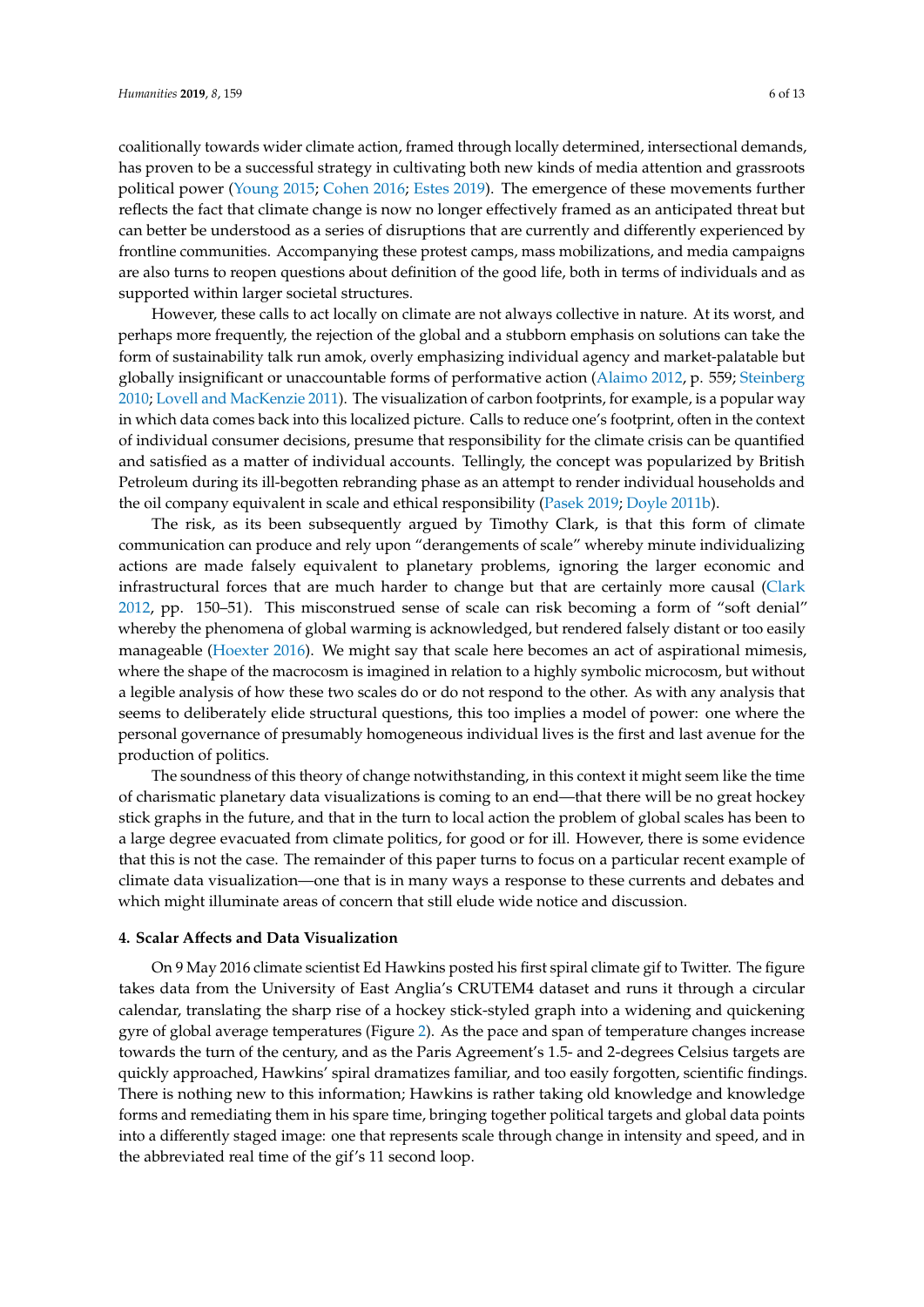<span id="page-6-0"></span>

**Figure 2.** Ed Hawkins' original climate spiral gif. An animated version of the gif can be viewed at **Figure 2.** Ed Hawkins' original climate spiral gif. An animated version of the gif can be viewed at [http://www.climate-lab-book.ac.uk/2016/spiralling-global-temperatures/.](http://www.climate-lab-book.ac.uk/2016/spiralling-global-temperatures/) Licensed by Ed Hawkins http://www.climate-lab-book.ac.uk/2016/spiralling-global-temperatures/. Licensed by Ed Hawkins under a Creative Commons Attribution-ShareAlike 4.0 International License. under a Creative Commons Attribution-ShareAlike 4.0 International License.

The responses to the spiral were unanticipated and voluminous. Hawkins' gif rapidly went viral, circulating beyond "climate Twitter" to reach hundreds of thousands of viewers in the social space circulating beyond "climate Twitter" to reach hundreds of thousands of viewers in the social space of newsfeeds or the public space of conventional news coverage about the spiral in subsequent days. *The Washington Post* called it "the most compelling global warming visualization ever made" [\(Mooney](#page-11-17) *The Washington Post* called it "the most compelling global warming visualization ever made" [2016\)](#page-11-17). Several other gifs followed, authored by Hawkins and other colleagues engaged by the concept,  $2016$ ). Several other gifs followed, authored by Hawkins and other colleagues engaged by the colleapt, covering sea ice volume,  $CO_2$  concentrations, and forecasted future temperatures.<sup>4</sup> Hawkins' original to vering sea ice volume, CO<sub>2</sub> concentrations, and forecasted future temperatures. Trawwills original spiral, meanwhile, began to circulate as a new and urgent index of climate change timescales. The 2016 the de janeiro Olympic Games featured a version of the spiral prominently in its operatio Germionics. further propagating the image to 1 billion-some viewers. Hoesung Lee, then the head of the IPCC, the head of the IPCC and the internal of the IPCC and strategies in light of this success (King 2010). The responses to the spiral were unanticipated and voluminous. Hawkins' gif rapidly went viral, of newsfeeds or the public space of conventional news coverage about the spiral in subsequent days. Rio de Janeiro Olympic Games featured a version of the spiral prominently in its opening ceremonies, reportedly reevaluated the organization's media strategies in light of this success [\(King](#page-10-19) [2016\)](#page-10-19).

 $\frac{1}{2}$ responses to the concerns to the animation were wide and intensely felt that are all the concerns or cannot common communication experis and erries, they construct or to some pointed targets and geophysical data, thwarting the inclination of most scientific visualizations to just report the priysical prominents. The gas are also optimized to circulate in social spaces, reacting everyday people, perhaps caught unaware between memes and passing thoughts, thereby rendering climate in social spaces, reaching climate everyday people, perhaps caught unaware between memes and passing thoughts, thereby rendering Responses to the animation were wide and intensely felt, though not for reasons that are commonly known or understood. In many ways, the spiral visualizations seem to respond to some of the concerns of earlier climate communication experts and critics; they colorfully bring together political targets physical phenomena. The gifs are also optimized to circulate in social spaces, reaching everyday change communication a little more ubiquitous and vernacular.

Yet, like the hockey stick graph, the scale of the visualization is determinedly global. The data is a smoothed, semi-empirical mediation of observations [\(Edwards](#page-10-0) [2010,](#page-10-0) p. 188), diffusely modeled<br>is a smoothed, semi-empirical mediation of observations (Edwards 2010, p. 188), diffusely modeled out over the whole of the northern hemisphere. It represents numbers that have never been directly model of the northern hemisphere. It represents numbers that have never been directly felt by any given body, it erases differences between the hemisphere's poles and middle latitudes, where climate change is progressing with drastically different speeds and socio-cultural impacts<br>Www.climate.com [\(Watt-Cloutier](#page-11-18) [2018\)](#page-11-18), and, like so many scientific visualizations of climate data, it is silent on questions  $\,$ 

<sup>&</sup>lt;sup>4</sup> These visualizations, along with updated versions of the global average temperature spiral, are collected at [https:](https://www.climate-lab-book.ac.uk/spirals/) //[www.climate-lab-book.ac.uk](https://www.climate-lab-book.ac.uk/spirals/)/spirals/.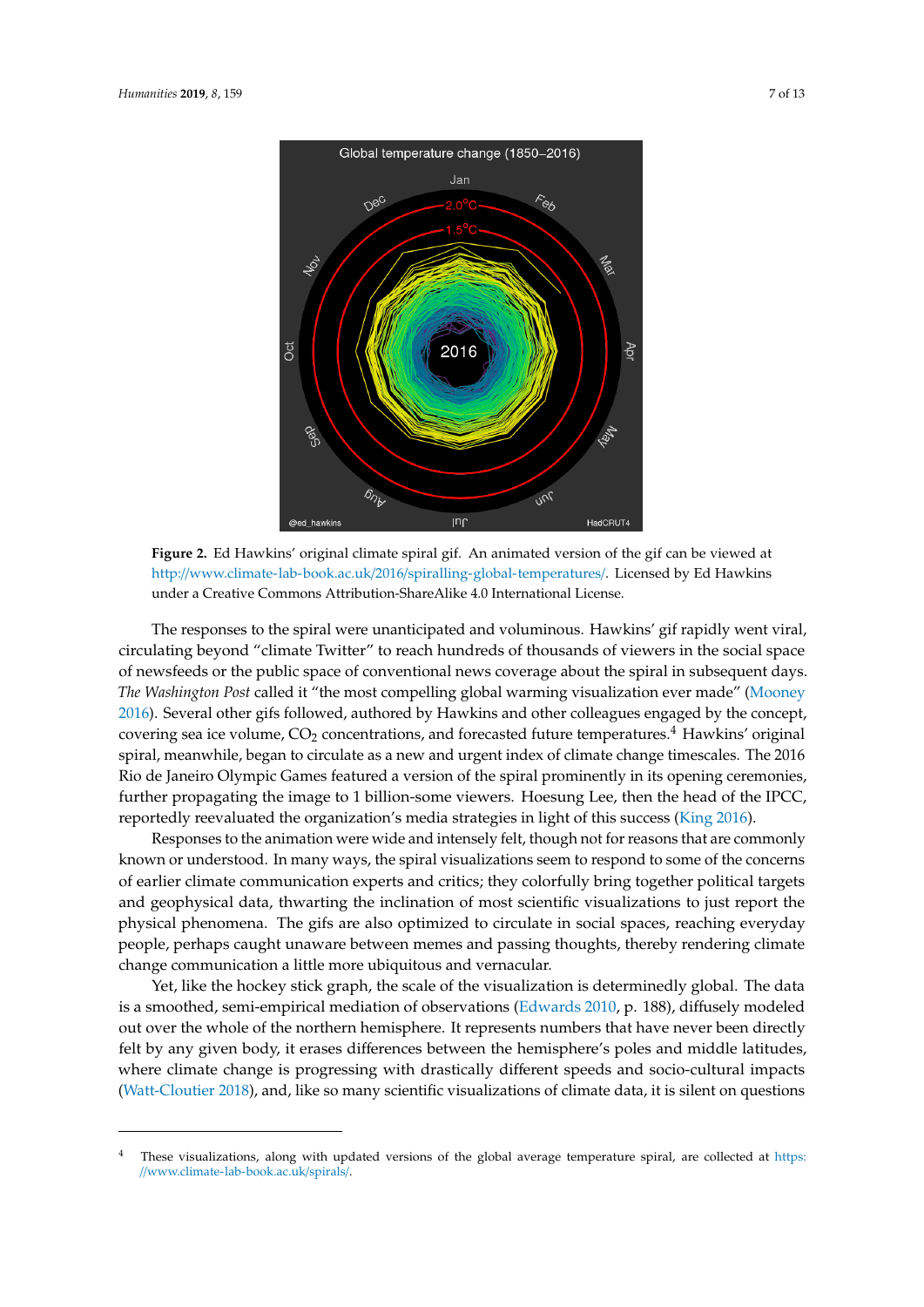of historical responsibility, borders, or environmental justice at large [\(Doyle](#page-10-7) [2011a,](#page-10-7) p. 37). Moreover, against science communications orthodoxy, the image is wholly agnostic on the subject of solutions or shared values. It does not specify a 'we' to which or from which the data is oriented, nor does it suggest what a proper response to the data might be, besides aesthetic contemplation and affective reaction to the animation of scale and speed.

In short, the success of the gif is a puzzle that current scholarship on the mediation of climate change does not fully explain. A closer examination of the audience reception of these gifs suggests that questions of scale—or the vexed gap between global representations and local capacities for action—are still very much at play. Rather than the straightforward communication of scientific fact, many who engaged with these images sought to share and communicate not just global warming data, but also the affects and scalar dynamics of this data when newly registered by Hawkins' visual technique. This requires an analysis of scalar representations as an aesthetic project, rather than purely informational or contextual communications.

Climate data visualization, to this end, should be read for its formal structures. In developing this avenue of analysis, firstly, it should be observed that the principle innovation of the spiral gifs was not their optimized shareability or circular orientation—these had been done before—but rather the fact that they move. Hawkins himself acknowledges this [\(Van Renssen](#page-11-19) [2017\)](#page-11-19). There is something dynamic, perhaps even visceral, to data rendered as a moving image rather than a static one. Gore's physical animation of the CO<sub>2</sub> hockey stick hints at this fact. Removed from conventional *x*- and *y*-axes and their explanatory registers, the viewer of a climate spiral is freed from interpretative work to a significant degree, able simply to watch and respond to the pace and expansions or contractions of data in motion.

This allows for a newly kinetic understanding of climate-scaled phenomena. The viewer is able to register shifts in temperature not only as a crystalized, visual fact, but also and perhaps more profoundly as a durational, qualitative shift in temporal and spatial pattern. Initially one sees only the relatively minute changes of the turn of the 20th century and this makes the accelerated tempo of the subsequent century's arrival and derivations all the more contrasting. In this way, alarm is generated experientially and repeatedly as the gif loops, emphasizing the traces of past norms and differentiating movements in an ever-widening spiral of color and line. To stop abruptly in the present is to momentarily arrest the image's momentum, as if in a cinematic freeze frame, hovering ominously before its anticipated collision with the 1.5- and 2-degree targets. This gives a very different perspective on the fragility of these targets than the IPCC's graphing efforts of mitigation pathways have sought to render legible and feasible beyond, perhaps, what a more realistic assessment of historical and political trends might suggest [\(Anderson](#page-9-3) [2015\)](#page-9-3). The moving image provides a subtle, but powerful, corporeal solicitation: to think through data not just via visual summary and synthesis, but as an imagined index of a physical thing, with a palpable acceleration that implies, in turn, the frightening inertia of an object in motion.

The result, for some, is a visualization of the worsening intractability of climate change rather than its political call to order. In responses to the graph there is a pronounced tendency to see the spiraling data first as fact, then as symbol—to move from scientific understanding to metaphor. The graph's circular shape, to this end, seems to be often taken as an echo of the shape of the planet itself, its enclosing atmosphere, or the growing fracture of geophysical and political norms. *The Washington Post*, for example, notes that, "the circles are part of one unwinding spiral, which serves as a fitting metaphor for the long-term course of the Earth's temperature" [\(Mooney](#page-11-17) [2016\)](#page-11-17). This resonance is evident in several responses to the original Twitter post [\(Hawkins](#page-10-20) [2016\)](#page-10-20) which, in addition to the usual climate denialist contrarianism, include comments such as "It's a Death Spiral," "Watch #globalwarming spiral out of control," and "WE ARE ALL GOING TO DIE." (In my own viewing of the gif I keep returning to William Butler Yeats's poem "The Second Coming": "Turning and turning in the widening gyre/ The falcon cannot hear the falconer/ Things fall apart; the centre cannot hold"). This is all to say that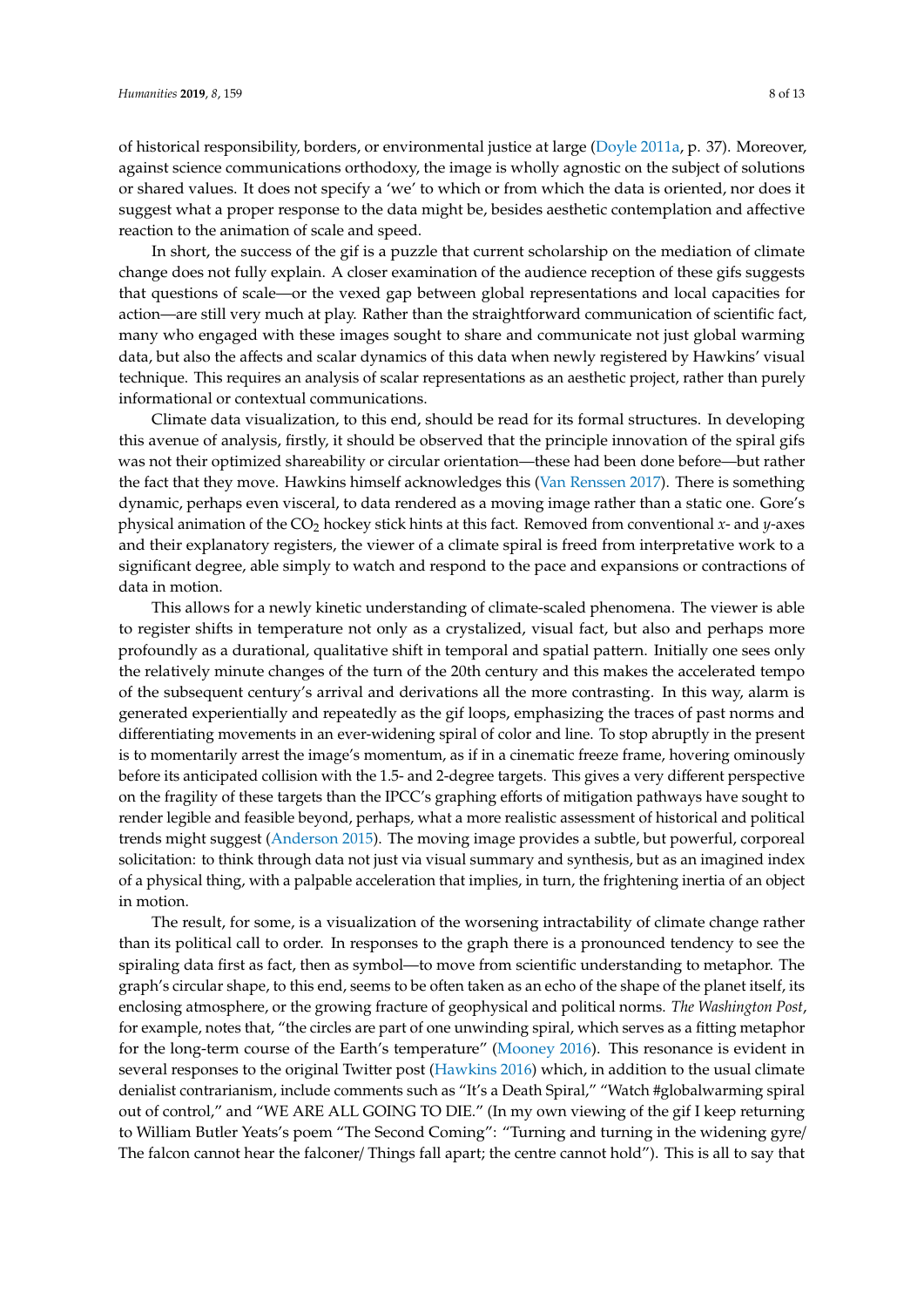I am not sure that we can extrapolate a clear model of power here, except for the power that lies in soberly assessing its lack.

Rather than dismissing these responses as unproductive nihilism, I am interested in examining this kind of affective phenomena as itself a way of thinking through the dynamics of scale in which climate change is fundamentally embroiled. Rather than paralyzing or off-putting, for the large public that circulated the climate spiral, the image was affecting and demanded to be shared. It was a networked affect—a piece of viral media, but also feeling.

In the context of incredibly inadequate industrial and government responses to climate change, it seems entirely appropriate that people should seek out and respond to representations of climate that feel bad—that express a sense of alarm and impending crisis, and that otherwise subtly communicate the visceral feeling of impending disaster rather than celebrate its potential solutions. The virality of these images—their impactfulness and social success—can in many ways be read as a response to and a refusal of the strained positivity of climate communication today. Data visualization, rendered in motion, represents in kinetic terms the ways in which carbon emissions and global economies move with historical momentum; that it is an urgent, and exceedingly difficult task to slow the progress of geophysically scaled processes; and that the goal of climate action today will be to slow and mitigate—but not avoid, erase, 'solve', or wholly undo—global warming as an existential threat to so many species, communities, and lifeways. In this light, Hawkins' spirals have perhaps succeeded in communicating the scalar realities of climate science more than any footprint analysis or policy document could.

Significantly, I think that Hawkins' climate visualizations and the story of their reception suggest a new direction in the debate about how to best communicate and organize towards publics in this fight. In the corporeal mode of address that moving data elicits, there is a sense not of local specificity or global abstraction, but of an evocative sense of the planet and the climate as physical entities—of aggregate global temperatures not as a temporal phenomena, but as a weighty thing whose path cannot be trivially shifted. This reading of the gif takes up Ursula [\(Heise](#page-10-21) [2008,](#page-10-21) p. 55) invective to reject an absolutist mandate for local-specificity within environmental politics and to instead seek to cultivate a "sense of the planet," which might be sought within the globe-spanning affordances of contemporary networks of communication (p. 63). Climate is bigger than individuals and localities; acknowledging this is crucial. It further speaks to what Hannah Knox has described as "thinking like a climate": a receptive form of engagement observed between several climate scientists and their data in which divides between the observer and the observed collapse into relational urgency [\(Knox](#page-10-1) [2015\)](#page-10-1). Reactions of alarm, shared anxieties, and pronouncements of doom show that viewers see themselves in the system encircled by climate data and are moved by its aesthetics into forms of public feeling.

Above all, the climate spiral example stands as a testament that aesthetics and affect matter, that formal design elements and the social life of scientific images are tightly bound within questions of scale, and that these factors should ideally be acknowledged and mobilized rather than preempted and strong-armed in an effort to emphasize solutions. 'Bad emotional responses,' a visual attraction to the global, and public faith in data's capacities for storytelling persist in the mediation of climate change today. Past critiques of the racial, gendered, and social gaps of this framing of the issue remain essential, but such engagements need not necessarily be in conflict with the contextual and situated. The challenge, as every good organizer knows, is to provoke emotion first and put it to work second. In removing scale from climate communication, and by emphasizing only our positive abilities for action, we risk losing a powerful affective tool as well as a sober assessment of what we are facing as a planet.

#### **5. Conclusions**

The role of aesthetics in climate communication has been largely confined to the field of ecocriticism and related studies of global warming in art, literature, and film—in short, objects of study that are understood to be interpretive representations of climate within a predominantly humanist tradition [\(Siperstein et al.](#page-11-20) [2016;](#page-11-20) [Svoboda](#page-11-21) [2016;](#page-11-21) [Davis and Turpin](#page-10-22) [2015\)](#page-10-22). There are few attempts to apply humanist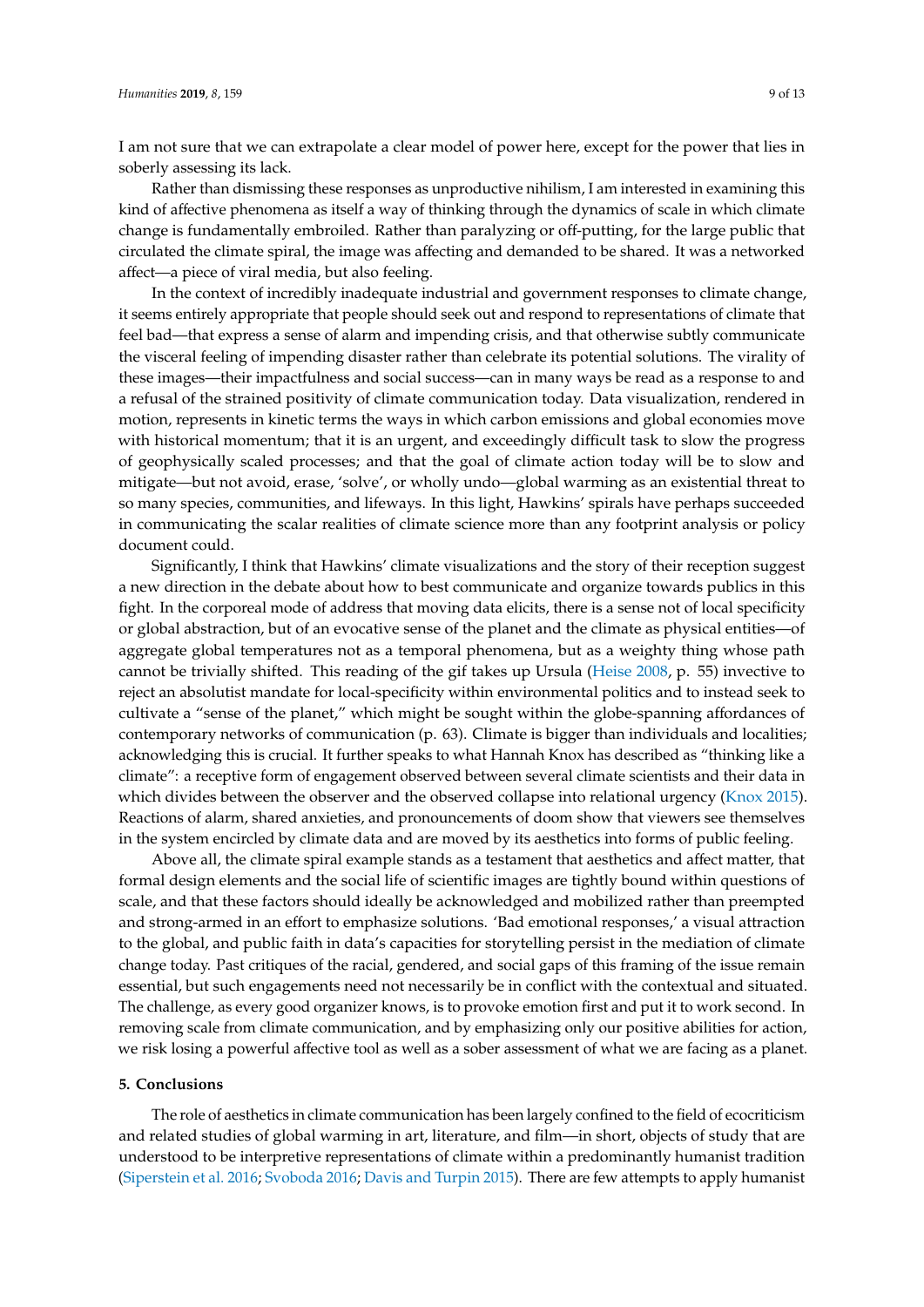analyses of aesthetics and visual culture to scientific representations of climate and climate data.<sup>5</sup> Yet, as evidenced by the climate spirals and, to a degree, the hockey stick graphs that precede it, data visualization is a rich site of aesthetic and affective responses—responses that can best be evaluated through tools of formal analysis and reception germane to the arts.

These examples of charismatic data images suggest that climate change communication continues to be a complicated, unpredictable task, resistant to easy summary in formulas for best practices or optimized psychological reach. This is in large part because of the paradox of scale that endures within the political, scientific, and aesthetic problems of climate: Global warming requires inherently trans-scalar modes of engagement, calling our attention simultaneously towards each other and far beyond the scope of individual or everyday experiences. We must forget neither side of this equation.

I conclude not with an answer that resolves this tension, but instead a call for pluralism in approaches to negotiating scalar contradictions. I find encouraging signs to this end in the continuing experiments with form and visual narrative emerging from communication practitioners, both professional and informal. Animation is fast becoming a more commonly utilized technique, now formally recommended to climate researchers looking to share datasets and summaries with a wider public [\(Harold et al.](#page-10-23) [2017\)](#page-10-23). Recent efforts by Antti Lipponen, Kevin Pluck, Robert Rohde, Neil Kaye, and John Nelson are examples of this trend, including gif, video, and scrolling animations that dramatize the speed and size of global temperature anomalies, sea level rise, and fossil fuel consumption on sites including Twitter, Reddit, Flickr, and YouTube. More broadly, during the recent Global Climate Strike Week, millions of youths and their allies marched with signs that mixed climate data and collective demands, as well as humour and despair, local grievances and global imperatives, the personal and the political. Online and offline, in professional contexts and in memes, data and people are on the move, circulating affects.

Ed Hawkins, meanwhile, has sparked another viral success: "warming stripes" that graphically mark the global drift in average temperatures through shifting bands of blue and red colours. The formula has been localized by individuals and groups and transported off the Internet and onto cars, clothes, murals, and mugs, traveling through everyday spaces and sparking new conversations. I was astonished to discover one such visualization in a city council meeting in August. Among the activists and advocates delivering testimony in support of a declaration of climate emergency was a small group holding aloft a scarf, knitted to display stripes of rising temperatures across scales greater than a human lifetime. The declaration passed, not by virtue of the scarf, but through the mixed emotions and collective demands that brought it and so many others into the chamber.

**Funding:** This research was funded by the Social Sciences and Humanities Research Council of Canada, grant number 767-2014-1557.

**Acknowledgments:** The author is grateful to the organizers and participants of the 2016 Mediating Climate Change conference in Leeds for all their constructive feedback and comments as well as those offered by her anonymous reviewers.

**Conflicts of Interest:** The author declares no conflict of interest.

#### **References**

<span id="page-9-2"></span>Alaimo, Stacy. 2012. Sustainable This, Sustainable That: New Materialisms, Posthumanism, and Unknown Futures. *PMLA* 127: 558–64. [\[CrossRef\]](http://dx.doi.org/10.1632/pmla.2012.127.3.558)

<span id="page-9-3"></span><span id="page-9-1"></span>Anderson, Kevin. 2015. Talks in the City of Light Generate More Heat. *Nature* 528: 437. [\[CrossRef\]](http://dx.doi.org/10.1038/528437a) [\[PubMed\]](http://www.ncbi.nlm.nih.gov/pubmed/26701018)

- Banse, Lisa. 2013. Seeing Is Believing: A Guide to Visual Storytelling Best Practices. *Resource Media*. Available online: http://[www.resource-media.org](http://www.resource-media.org/visual-story-lab/report/)/visual-story-lab/report/ (accessed on 19 August 2019).
- <span id="page-9-0"></span>BBC News. 2001. Human Effect on Climate 'beyond Doubt'. *BBC News*. January 22. Available online: http://[news.bbc.co.uk](http://news.bbc.co.uk/2/hi/science/nature/1130501.stm)/2/hi/science/nature/1130501.stm (accessed on 19 August 2019).

<sup>5</sup> [\(Doyle](#page-10-7) [2011a\)](#page-10-7) and [\(Schneider](#page-11-0) [2012\)](#page-11-0) are notable exceptions.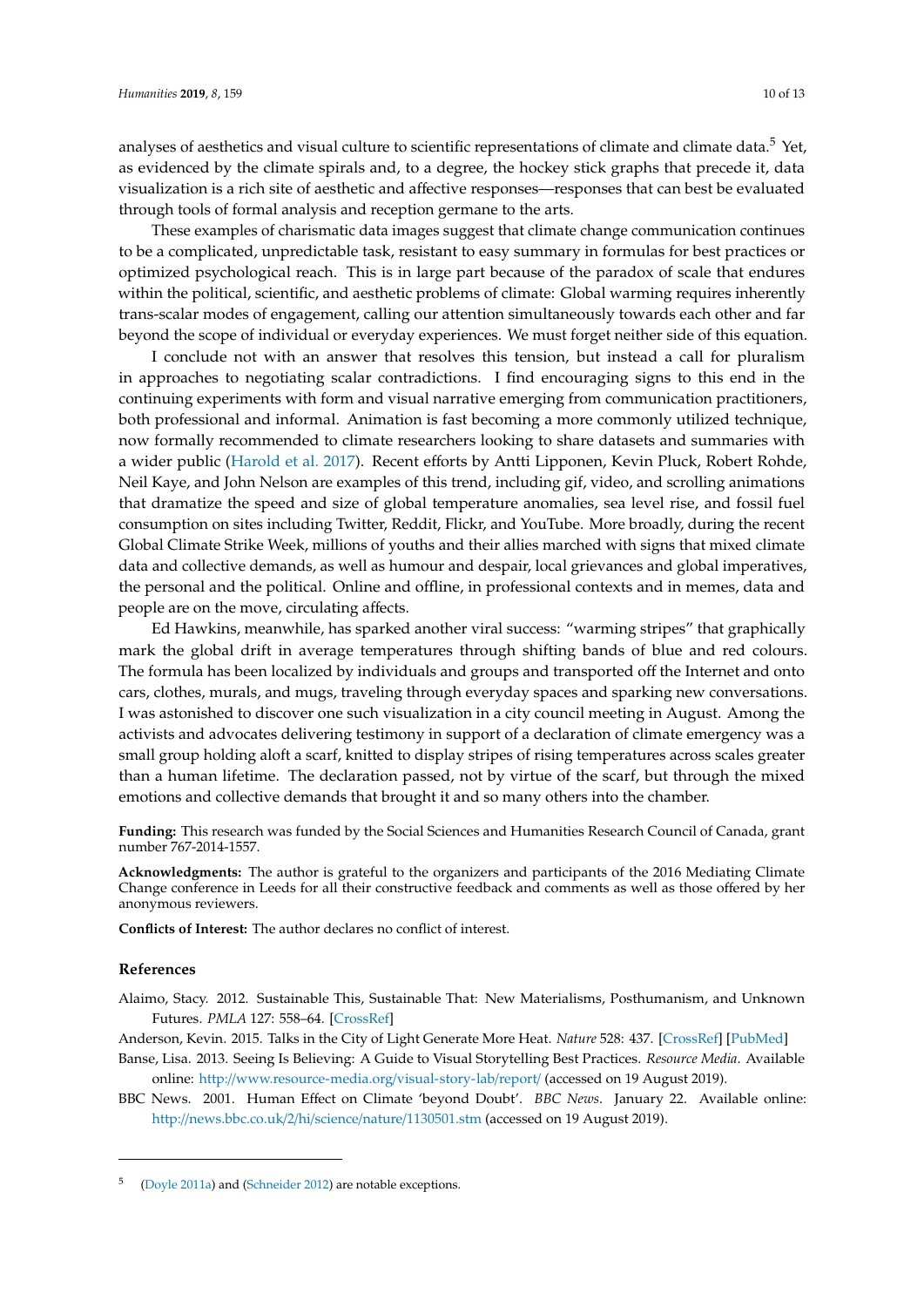- <span id="page-10-4"></span>Brenan, Megan, and Lydia Saad. 2018. Global Warming Concern Steady Despite Some Partisan Shifts. *Gallup Inc.* March 28. Available online: https://news.gallup.com/poll/231530/[global-warming-concern-steady-despite](https://news.gallup.com/poll/231530/global-warming-concern-steady-despite-partisan-shifts.aspx)[partisan-shifts.aspx](https://news.gallup.com/poll/231530/global-warming-concern-steady-despite-partisan-shifts.aspx) (accessed on 17 February 2019).
- <span id="page-10-6"></span>Callison, Candis. 2014. *How Climate Change Comes to Matter: The Communal Life of Facts*. Durham: Duke University Press.
- <span id="page-10-17"></span>Clark, Timothy. 2012. Derangements of Scale. In *Telemorphosis: Theory in the Era of Climate Change*. Edited by Tom Cohen. Ann Arbor: Open Humanities Press, vol. 1, pp. 148–66.
- <span id="page-10-13"></span>Cohen, Daniel Aldana. 2016. Petro Gotham, People's Gotham. In *Nonstop Metropolis: A New York Atlas*. Berkeley: University of California Press, pp. 47–54.
- <span id="page-10-9"></span>Daggett, Cara. 2018. Petro-Masculinity: Fossil Fuels and Authoritarian Desire. *Millennium* 47: 25–44. [\[CrossRef\]](http://dx.doi.org/10.1177/0305829818775817)
- <span id="page-10-22"></span>Davis, Heather, and Etienne Turpin. 2015. *Art in the Anthropocene: Encounters among Aesthetics, Politics, Environments and Epistemologies*. London: Open Humanities Press. [\[CrossRef\]](http://dx.doi.org/10.26530/oapen_560010)
- <span id="page-10-7"></span>Doyle, Julie. 2011a. *Mediating Climate Change*. Farnham and Burlington: Ashgate.
- <span id="page-10-16"></span>Doyle, Julie. 2011b. Where Has All the Oil Gone? BP Branding and the Discursive Elimination of Climate Change Risk. In *Culture, Environment and Ecopolitics*. Edited by Nick Heffernan and David A. Wragg. Newcastle upon Tyne: Cambridge Scholars Publishing, pp. 200–25.
- <span id="page-10-8"></span>Dunlap, Riley E., Aaron M. McCright, and Jerrod H. Yarosh. 2016. The Political Divide on Climate Change: Partisan Polarization Widens in the U.S. *Environment: Science and Policy for Sustainable Development* 58: 4–23. [\[CrossRef\]](http://dx.doi.org/10.1080/00139157.2016.1208995)
- <span id="page-10-0"></span>Edwards, Paul N. 2010. *A Vast Machine: Computer Models, Climate Data, and the Politics of Global Warming*. Cambridge: MIT Press.
- <span id="page-10-14"></span>Estes, Nick. 2019. *Our History Is the Future: Standing Rock Versus the Dakota Access Pipeline, and the Long Tradition of Indigenous Resistance*. London and New York: Verso.
- <span id="page-10-5"></span>Gallup Inc. 2019. Most Important Problem. *Gallup.Com.* January. Available online: https://[news.gallup.com](https://news.gallup.com/poll/1675/Most-Important-Problem.aspx)/poll/ 1675/[Most-Important-Problem.aspx](https://news.gallup.com/poll/1675/Most-Important-Problem.aspx) (accessed on 17 February 2019).
- <span id="page-10-10"></span><span id="page-10-2"></span>Guggenheim, Davis. 2006. *An Inconvenient Truth*. Hollywood: Paramount Home Entertainment.
- Haraway, Donna Jeanne. 2016. *Staying with the Trouble: Making Kin in the Chthulucene*. Durham: Duke.
- <span id="page-10-23"></span>Harold, Jordan, Irene Lorenzoni, Kenny R. Coventry, and Asher Minns. 2017. *Enhancing the Accessibility of Climate Change Data Visuals: Recommendations to the IPCC and Guidance for Researchers*. Norwich: Tyndall Centre for Climate Change Research, Available online: https://tyndall.ac.uk/sites/default/files/[Data\\_Visuals\\_Guidance\\_](https://tyndall.ac.uk/sites/default/files/Data_Visuals_Guidance_Full_Report_0.pdf) [Full\\_Report\\_0.pdf](https://tyndall.ac.uk/sites/default/files/Data_Visuals_Guidance_Full_Report_0.pdf) (accessed on 25 September 2019).
- <span id="page-10-20"></span>Hawkins, Ed. 2016. Spiralling Global Temperatures from 1850-2016 (Full Animation). *Twitter*. Available online: https://twitter.com/ed\_hawkins/status/[729753441459945474](https://twitter.com/ed_hawkins/status/729753441459945474) (accessed on 16 June 2017).
- <span id="page-10-21"></span>Heise, Ursula K. 2008. *Sense of Place and Sense of Planet: The Environmental Imagination of the Global*. Oxford and New York: Oxford University Press.
- <span id="page-10-11"></span>Heise, Ursula K. 2014. Ursula K. Heise Reviews Timothy Morton's Hyperobjects. *Critical Inquiry*. June. Available online: https://criticalinquiry.uchicago.edu/[ursula\\_k.\\_heise\\_reviews\\_timothy\\_morton](https://criticalinquiry.uchicago.edu/ursula_k._heise_reviews_timothy_morton) (accessed on 10 August 2016).
- <span id="page-10-18"></span>Hoexter, Michael. 2016. Living in the Web of Soft Climate Denial. *New Economic Perspectives*. September 7. Available online: http://neweconomicperspectives.org/2016/09/[living-web-soft-climate-denial.html](http://neweconomicperspectives.org/2016/09/living-web-soft-climate-denial.html) (accessed on 18 May 2017).
- <span id="page-10-19"></span><span id="page-10-12"></span>Jasanoff, Sheila. 2010. A New Climate for Society. *Theory, Culture & Society* 27: 233–53.
- King, Ed. 2016. Can a GIF Change the Way We Think about Global Warming? *Climate Home*. May 10. Available online: http://www.climatechangenews.com/2016/05/10/[can-a-gif-change-the-way-we-think-about-global](http://www.climatechangenews.com/2016/05/10/can-a-gif-change-the-way-we-think-about-global-warming/)[warming](http://www.climatechangenews.com/2016/05/10/can-a-gif-change-the-way-we-think-about-global-warming/)/ (accessed on 16 June 2017).
- <span id="page-10-1"></span>Knox, Hannah. 2015. Thinking like a Climate. *Distinktion: Journal of Social Theory* 16: 91–109. [\[CrossRef\]](http://dx.doi.org/10.1080/1600910X.2015.1022565)
- <span id="page-10-15"></span>Lovell, Heather, and Donald MacKenzie. 2011. Accounting for Carbon: The Role of Accounting Professional Organisations in Governing Climate Change. *Antipode* 43: 704–30. [\[CrossRef\]](http://dx.doi.org/10.1111/j.1467-8330.2011.00883.x)
- <span id="page-10-3"></span>Lovelock, James. 2007. *The Revenge of Gaia: Earth's Climate Crisis & The Fate of Humanity*. New York: Basic Books.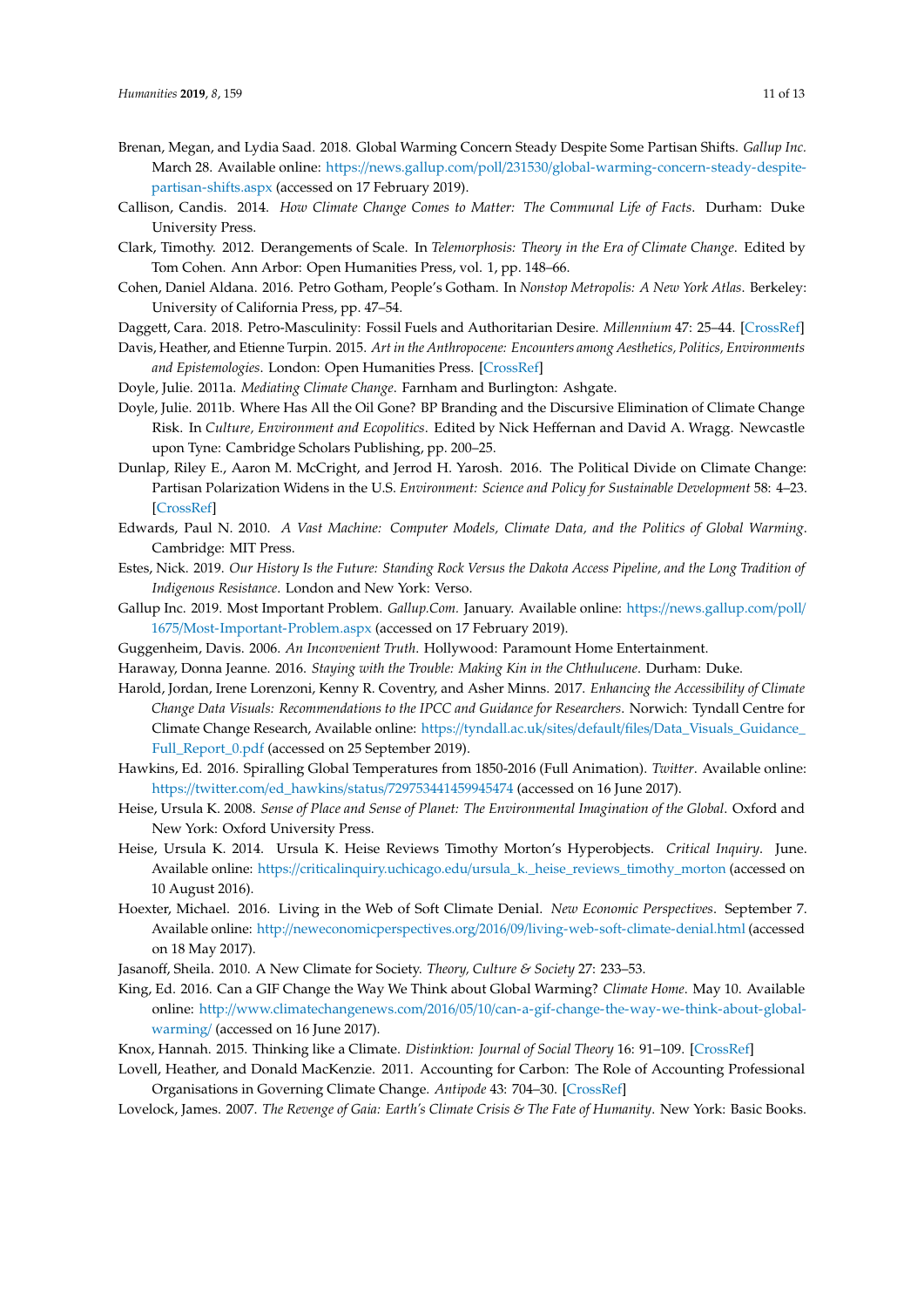- <span id="page-11-5"></span>Mann, Michael E. 2012. *The Hockey Stick and the Climate Wars: Dispatches from the Front Lines*. New York: Columbia University Press.
- <span id="page-11-3"></span>Mann, Michael E., Raymond S. Bradley, and Malcolm K. Hughes. 1999. Northern Hemisphere Temperatures during the Past Millennium: Inferences, Uncertainties, and Limitations. *Geophysical Research Letters* 26: 759–62. [\[CrossRef\]](http://dx.doi.org/10.1029/1999GL900070)
- <span id="page-11-6"></span>McIntyre, Stephen. 2010. *Climategate: A Battlefield Perspective*. Chicago: Heart Land Institute, Available online: http://www.climateaudit.info/pdf/[mcintyre-heartland\\_2010.pdf](http://www.climateaudit.info/pdf/mcintyre-heartland_2010.pdf) (accessed on 15 July 2019).
- <span id="page-11-17"></span>Mooney, Chris. 2016. This Scientist Just Changed How We Think about Climate Change with One GIF. *Washington Post*. May 11. Available online: https://[www.washingtonpost.com](https://www.washingtonpost.com/news/energy-environment/wp/2016/05/11/this-scientist-just-changed-how-we-think-about-climate-change-with-one-gif/)/news/energy-environment/wp/2016/05/11/ [this-scientist-just-changed-how-we-think-about-climate-change-with-one-gif](https://www.washingtonpost.com/news/energy-environment/wp/2016/05/11/this-scientist-just-changed-how-we-think-about-climate-change-with-one-gif/)/ (accessed on 27 July 2016).
- <span id="page-11-13"></span>Mooney, Chris, Drezen Prelec, Judith Layzer, Tom Levenson, Susan Hassol, and Kerry Emanuel. 2015. *Getting Through on Global Warming: How to Rewire Climate Change Communication*. Cambridge: Massachusetts Institute of Technology, April 1.
- <span id="page-11-7"></span>Moser, Susanne, and Lisa Dilling. 2011. Communicating Climate Change: Closing the Science-Action Gap. In *The Oxford Handbook of Climate Change and Society*. Edited by John S. Dryzek, Richard B. Norgaard and David Schlosberg. Oxford: OUP, pp. 161–74.
- <span id="page-11-8"></span>Nisbet, Matthew C., and Dietram A. Scheufele. 2009. What's next for Science Communication? Promising Directions and Lingering Distractions. *American Journal of Botany* 96: 1767–78. [\[CrossRef\]](http://dx.doi.org/10.3732/ajb.0900041) [\[PubMed\]](http://www.ncbi.nlm.nih.gov/pubmed/21622297)
- <span id="page-11-10"></span>Norgaard, Kari Marie. 2011. *Living in Denial: Climate Change, Emotions, and Everyday Life*. Cambridge and London: MIT Press.
- <span id="page-11-1"></span>O'Neill, Saffron J., and Nicholas Smith. 2014. Climate Change and Visual Imagery. *Wiley Interdisciplinary Reviews: Climate Change* 5: 73–87. [\[CrossRef\]](http://dx.doi.org/10.1002/wcc.249)
- <span id="page-11-16"></span>Pasek, Anne. 2019. Fixing Carbon: Mediating Matter in a Warming World. Ph.D. thesis, New York University, New York, NY, USA. Available online: http://[search.proquest.com](http://search.proquest.com/docview/2298169719/abstract/CB814A41FA77467CPQ/1)/docview/2298169719/abstract/ [CB814A41FA77467CPQ](http://search.proquest.com/docview/2298169719/abstract/CB814A41FA77467CPQ/1)/1 (accessed on 25 September 2019).
- <span id="page-11-2"></span>Pine, Kathleen H., and Max Liboiron. 2015. The Politics of Measurement and Action. In *Proceedings of the 33rd Annual ACM Conference on Human Factors in Computing Systems, CHI '15*. New York: ACM, pp. 3147–56. [\[CrossRef\]](http://dx.doi.org/10.1145/2702123)
- <span id="page-11-0"></span>Schneider, Birgit. 2012. Climate Model Simulation Visualization from a Visual Studies Perspective. *Wiley Interdisciplinary Reviews: Climate Change* 3: 185–93. [\[CrossRef\]](http://dx.doi.org/10.1002/wcc.162)
- <span id="page-11-12"></span>Shome, Debika, and Sabine Marx. 2009. The Psychology of Climate Change Communication: A Guide for Scientists, Journalists, Educators, Political Aides, and the Interested Public. Center for Research on Environmental Decisions, Columbia University. Available online: http://[guide.cred.columbia.edu](http://guide.cred.columbia.edu/pdfs/CREDguide_full-res.pdf)/pdfs/CREDguide\_full-res. [pdf](http://guide.cred.columbia.edu/pdfs/CREDguide_full-res.pdf) (accessed on 16 June 2017).
- <span id="page-11-9"></span>Shotwell, Alexis. 2016. *Against Purity: Living Ethically in Compromised Times*. Minneapolis: University of Minneapolis Press.
- <span id="page-11-20"></span>Siperstein, Stephen, Shane Hall, and Stephanie LeMenager, eds. 2016. *Teaching Climate Change in the Humanities*. London and New York: Routledge.
- <span id="page-11-15"></span>Steinberg, Ted. 2010. Can Capitalism Save the Planet? On the Origins of Green Liberalism. *Radical History Review* 2010: 7–24. [\[CrossRef\]](http://dx.doi.org/10.1215/01636545-2009-032)
- <span id="page-11-21"></span>Svoboda, Michael. 2016. Cli-Fi on the Screen(s): Patterns in the Representations of Climate Change in Fictional Films. *Wiley Interdisciplinary Reviews: Climate Change* 7: 43–64. [\[CrossRef\]](http://dx.doi.org/10.1002/wcc.381)
- <span id="page-11-14"></span>Van der Linden, Sander, Edward Maibach, and Anthony Leiserowitz. 2015. Improving Public Engagement with Climate Change: Five 'Best Practice' Insights from Psychological Science. *Perspectives on Psychological Science* 10: 758–63. [\[CrossRef\]](http://dx.doi.org/10.1177/1745691615598516) [\[PubMed\]](http://www.ncbi.nlm.nih.gov/pubmed/26581732)
- <span id="page-11-19"></span>Van Renssen, Sonja. 2017. The Visceral Climate Experience. *Nature Climate Change*, 7. [\[CrossRef\]](http://dx.doi.org/10.1038/nclimate3233)
- <span id="page-11-4"></span>Watson, Robert T., Daniel L. Albritton, and Intergovernmental Panel on Climate Change. 2001. *Climate Change 2001: Synthesis Report*. Cambridge and New York: Cambridge University Press.
- <span id="page-11-18"></span>Watt-Cloutier, Sheila. 2018. *The Right to Be Cold: One Woman's Fight to Protect the Arctic and Save the Planet from Climate Change*. Minneapolis: University of Minnesota Press.
- <span id="page-11-11"></span>Wolf, Johanna, and Susanne C. Moser. 2011. Individual Understandings, Perceptions, and Engagement with Climate Change: Insights from in-Depth Studies across the World. *Wiley Interdisciplinary Reviews: Climate Change* 2: 547–69. [\[CrossRef\]](http://dx.doi.org/10.1002/wcc.120)